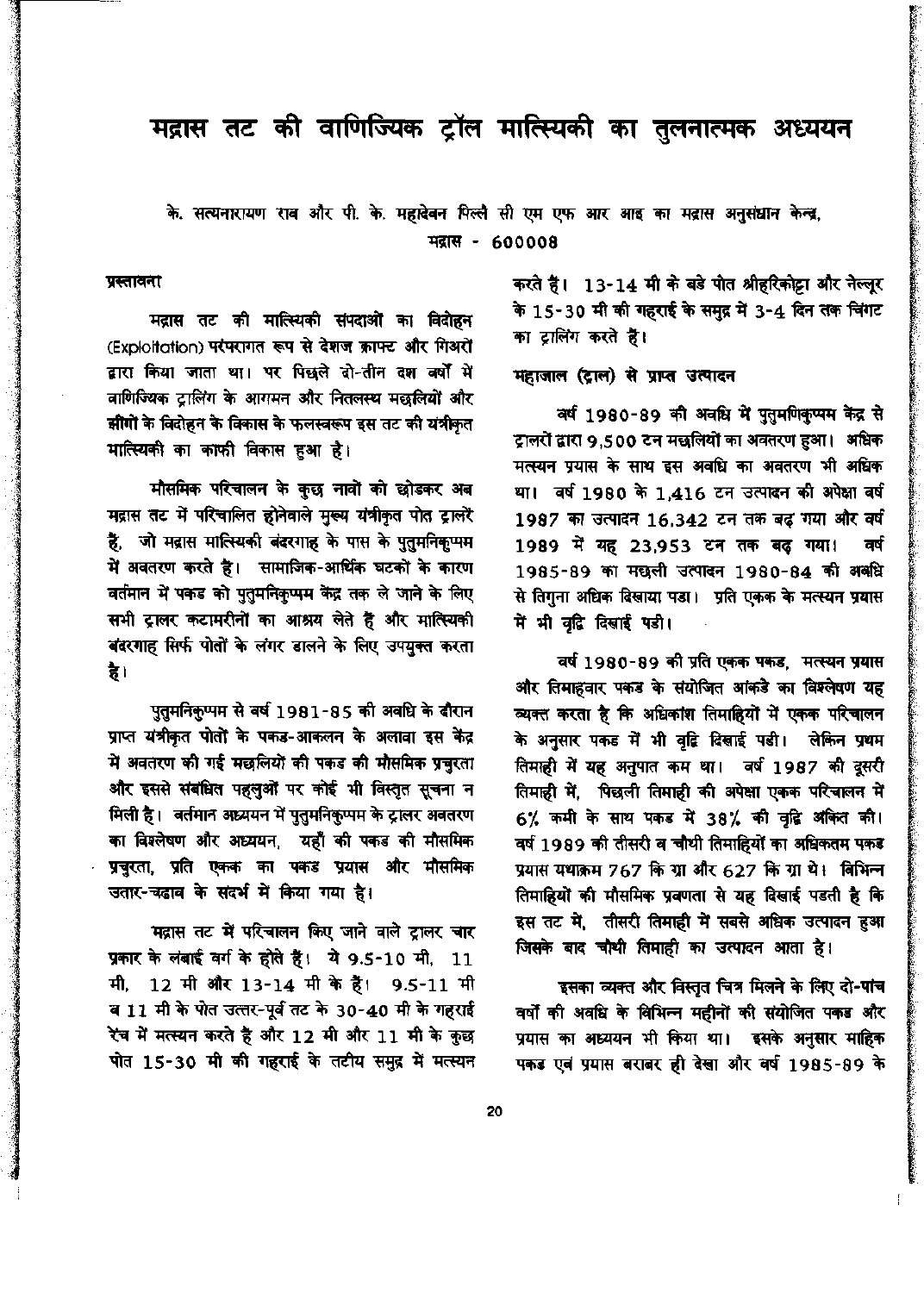दौरान उच्चतम पकड और प्रयास हुए थे। तीसरी तिमाही में अधिकतम अवतरण हुआ और अगस्त महीना अवतरण का श्रृंग काल था।

### विभिन्न वर्गों के मौसमिक उतार-चढाव

ट्रालर मात्स्यिकी में योगदान करने वाले विभिन्न बर्गों में से 15 वर्गों को वर्ष 1980-84 और 1985-89 अवधि के दौरान मौसमिक उतार-चाढाव का अध्ययन करने के लिए चुन लिया। इनमें प्रमुख सुरा, *कर्नेरिअस* जातियों, राइजोप्रिओनोडोन जाति, स्केट्स,राइनोबाटस जातियौं, रे, डैसिआटिस जातियौं, *ऐइटोबाटस* जातियाँ, राइनोप्टीरा जातियाँ, सूत्रप<mark>स ब्रीम,</mark> नेमिट्टीरस जातियौँ, मुल्लन, लिओगनाथिअस जातियौँ, सेक्युटर जातियों, फीतामीन, ट्राइक्युरस लेप्ट्युरस, कैरंजिड्स, डेकाप्टीरस रसेल्ली, सेलरोइड्स लेप्टोलेपिस, कैरांक्स जातियाँ, गोर्टाफशस,यूपेनिअस जातियाँ, तुम्बिल, सौरिडा जातियाँ, क्रॉकेर्स, जोनिअस जातियाँ, ओटोलिथस जातियाँ, सिल्वर-बिड्डीस, पेन्टाप्रिओन जाति, बैराकुडा, स्फिरीना जातियौ, वाइट बेट, स्टोलिफोरस जातियाँ, पेनिआइड झींगा, पेनिअस इंडिकस, पी. सेमीसुल्कैटस, मेटापेनिअस डोबसोनी, मेटापेनिओप्सिस जाति और पैरापेनिओप्सिस जाति कर्कट, पेट्यूर्नस जातियौं, और शीर्षपाद, सीपिया जातियाँ और लोलिगो जाति है। अन्य वर्गो, में प्रियाकांतस हामरर, रेइनबो सारडीन, डसुमेरिया जाति, चपटी मछली, सिनोग्लोसस जातियौं और प्लेट्टोडस इरुमी, इंडियन वाइटिंग, सिल्लागो सिहामा, ड्रिफ्ट-फिशस, अरिओम्मा इंडिकस और मोजारास, जेरस जातियों शामिल है।

प्रथम तीन तिमाहियों में सूत्रपस्र ब्रीम की पकड अधिक थी और चौथी तिमाही में कम भी। चौथी तिमाही में फीतामीन का अच्छा अवतरण पाया गया । इस प्रकार मुल्लन का अवतरण भी प्रथम तीन तिमाहियों में अधिक और चौथी तिमाही में कम था। कैरंजिड की पकड का प्रतिशत भी दूसरी और तीसरी तिमाहियों में बढ़ गया। तुम्बिलों की पकड दूसरी और तीसरी तिमाहियों में अधिक थी और झींगों का योगदान चौथी तिमाही में अधिकतम था। हाल के अध्ययनों से यह संकेत मिलता है कि ट्राल मात्स्यिकी में बुल्स आई प्रियाकांतस हामरर और ड्रिफ्टफिश अरिओम्मा इंडिकस का प्रतिशत यथाक्रम 13-19 और 4 है।

चिंगट एवं मछली ट्राल की तुलनात्मक पकड प्रवणता अक्तूबर, 1989 से जून 1991 की अवधि के दौरान

मछली और चिंगट ट्रालरों के प्रतिदिन की मछली पकड और चिंगट ट्रालरों के लंबे ट्रिप की मछली पकड का विश्लेषण किया गया। इससे यह व्यक्त हो गया कि वर्ष 1989-90के दौरान चिंगट टालरों के मत्स्यन प्रयास में उल्लेखनीय उतार-चढ़ाव नहीं दिखाया पडा लेकिन वर्ष 1991 में उच्चतम पकड प्राप्त हुई और इन ट्रालरों की उत्पादन दर 23% थी।

प्रतिदिन औसत 30-35 एककों का परिचालन किया जाता है और इनमें से छोटे चिंगट ट्रालरों का अवतरण सबसे अधिक है, जो 52% है। वर्ष 1990 की दूसरी और तीसरी तिमाहियों में अधिकतम पकड और मत्स्यन प्रयास हुआ और चौथी तिमाही में इनमें घटती हुई।

वर्ष 1989 के दौरान मत्स्यन किए गए लगभग 28-35 एकको द्वारा चौथी तिमाही में कुल पकड के 25% का अवतरण हुआ। कुछ तिमाहियों में मत्स्यन प्रया<del>स</del> में हुए कुछ उतार-चढ़ाव के अतिरिक्त पकड और प्रयास में कहने लायक परिवर्तन नहीं हुआ।

#### विभिन्न प्रकार के ट्रालरों के वर्गवार अवतरण

अक्तूबर, 1989 से जून, 1991 के दौरान ट्रालरों द्वारा हुई उपास्थिमीनों की पकड कुल ट्राल उत्पादन का 69% था, जिसके बाद छोटे ट्रिप चिंगट ट्राल की पकड आई, जो 30% थी। छोटे ट्रिप चिंगट ट्रालों द्वारा हुआ सुत्रपख बीम उत्पादन 53% था और मछली ट्राल और लंबे ट्रिप चिंगट ट्रालों द्वारा यह यथाक्रम 26% और 21% था। छोटे ट्रिप ट्रालों द्वारा मुल्लनों की भारी पकड हुई और ये छोटे ट्रिप ट्रालों द्वारा पकडी गई संपदाओं के प्रमुख वर्ग हैं।

छोटे ट्रिप चिंगट ट्रालों द्वारा फीतामीनों की अच्छी पकड हुई और अन्य दो प्रकार के गिअरों द्वारा इनकी कम पकड हुई। गोटफिश और तुम्बिल की पकड बराबर ही रह गई। छोटे ट्रिप मछली ट्रालों के अवतरण का प्रमुख वर्ग .<br>कैरंजिड है। छोटे ट्रिप चिंगट ट्रालों द्वारा हुआ झींगा उत्पादन 64% है और लंबे ट्रिप ट्राल द्वारा यह 28% है। छोटे ट्रिप चिंगट ट्रालों द्वारा 52% कर्कटों का उत्पादन हुआ। लंबे ट्रिप ट्राल भी बडी मात्रा में कर्कटों को पकड सके लेकिन इनका कम मूल्य और लाने की असुविधा के कारण इन्हें तट पर नहीं लाए गए। स्विचड और कटल फिश के अवतरण का मुख्य गिअर है छोटे ट्रिप चिंगट ट्राल (64%) और लंबे ट्रिप चिंगट ट्राल इसके बाद आता है (34%) और मछली ट्राल से इनका कम (2%) अवतरण होता है।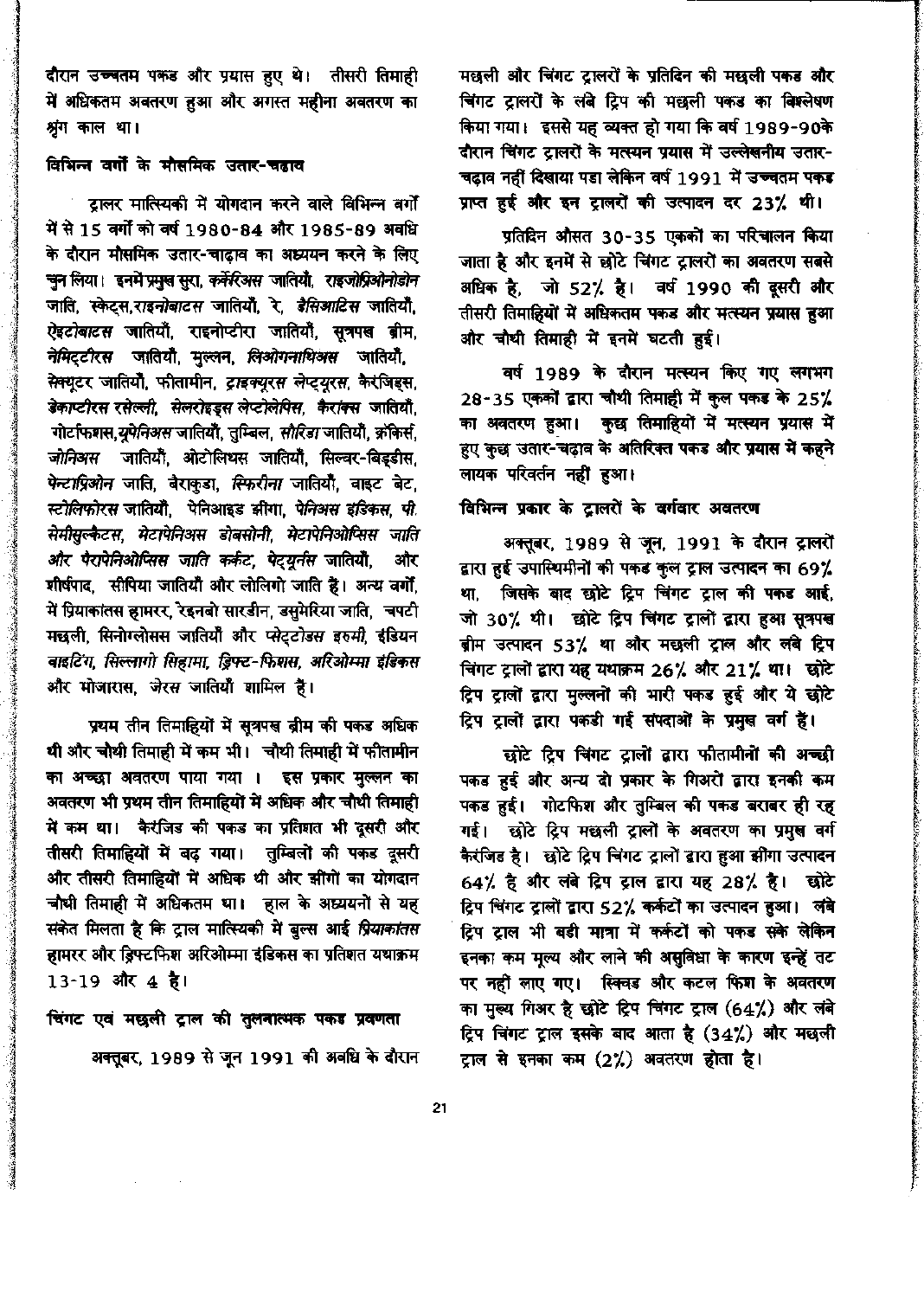### अभ्युक्तियाँ

मद्रास के मात्स्यिकी विभाग द्वारा ट्रालिंग पर आयोजित अन्वेषणात्मक सर्वेक्षण से यह संकेत मिलता है कि मद्रास तट में ट्रालिंग के लिए अनुकूल धरातल वर्तमान सदी के आंरम काल में विद्यमान था। फिर भी मद्रास क्षेत्र में इस शताब्दी के सातवाँ दशक के अंत में ही वाणिज्यिक ट्रालिंग शुरू हुआ और आठवाँ दशक से ट्रालिंग विदोहन का सक्रिय तरीका होने लगा।

नवीं दशक में मद्रास के सारे ट्रालरों द्वारा हुआ मछली उत्पादन 1,416 टन था। इस काल में मद्रास की ट्राल मात्स्यिकी की सबसे अधिक प्रगति हुई और तमिलनाडु के कुल मछली उत्पादन का 17% केवल मद्रास से ही प्राप्त हुआ। श्रीहरिकोटा-नेल्लुर तट में लंबे ट्रिप चिंगट ट्रालिंग परिचालन के शुरूआत के कारण वर्ष 1985-89 के दौरान का वार्षिक मछली उत्पादन पिछले वर्षों की अपेक्षा तिगुना अधिक था।

अधिकांश झींगों को 15-30 मी की गहराई से छोटे ट्रिप चिंगट ट्रालरों द्वारा पकडा गया। लंबे ट्रिप चिंगट ट्राल द्वारा भी अच्छी झींगा पकड मिल गई। छोटे ट्रिप चिंगट ट्रालों द्वारा वाणिज्य प्रमुख मछलियों जैसे सुत्रपस्त बीम, फीतामीन, गोटफिश, बैराकुडा, मुल्लन और वाइट-बेट की बडे पैमाने की पकड हुई। अन्य ट्रालों द्वारा इन मछलियों की कम पकड हुई। तीसरी तिमाही में इन संपदाओं की अधिक पकड हुई।

श्रीहरिकोटा-नेल्लूर तट में परिचालित लंबे ट्रिप चिंगट ट्रालों की पकड दर मद्रास और निकटतम क्षेत्रों की अपेक्षा अधिक देखी गई। इसका कारण लंबे ट्रिप ट्रालों का अधिक प्रयास और मत्स्यन क्षमता है।

वर्तमान अध्ययन यह व्यक्त करते हैं कि मद्रास तथा निकटस्थ तटों की तलमज्जी और कवचप्राणी संपदाओं के उत्पादन बढ़ाने के लिए एककों का परिचालन और भी बढ़ाना आवश्यक है।

### एर्नाकुलम के कन्डक्कडऊ में फस्ट लाइन एक्स्टनशन कार्यक्रम\*

काम किये। विस्तार अभिकरणों और मछुओं को मात्स्यिकी तकनोलजी से लाभ उठवाने केलिए वृत्तिक मार्गदर्शन से सज्ज करना इस परियोजना का लक्ष्य था।

परियोजना कार्यान्वयन एर्नाकुलम जिला के कंडक्कडऊ पंचायत में किया था जहाँ की अबादी में मछुए प्रमुख थे। इनके समाज अर्थिक स्थितियों के सर्वेक्षण के बाद उपलब्ध संपदाओं का अनुकूलतम उपयोग उचित तकनोलजियों पर अवबोध लाने केलिए विस्तार शिक्षा, तकनोलजी के प्रयोग से आय कमाने की रीति आदि विषयों को आगे रखकर विस्तार कार्यक्रम चलाया गया। फील्ड वर्क शुरु करने से पहले ग्राम के निवासियों को मिलाकर एक बैठक आयोजित की और एक फिशरमेन फोरम की स्थापना की। इसके बाद फील्ड लेवल कार्यक्रम कार्यान्वित किये जो नीचे बताये गये हैं।

मछलियों से विविध उत्पादों का निर्माण

कम दामवाली मछलियों से अचार, कटलेट, वेफेर्स और शुष्क मछली तैयार करने के बारे में भाषण और निर्देशन दिया

दरिद्रता निर्मार्जन को लक्ष्य करते हुये तकनोलजी का स्थानांतरण के ज़रिए देश में चार परियोजनाएं परिचालित की जा रही है। इन में प्रथम भारतीय कृषि अनुसंधान परिषद के अधीन आनेवाला फस्टलाइन एक्स्टनशन कार्यक्रम है। दूसरा व तीसरा संघ कृषि मंत्रालय का नाशनल एक्स्टनशन सिस्टम व रूरल डेवलपमेन्ट और चौथा गैर सरकारी संगठनों का विस्तार परियोजनाएं है। भारतीय कृषि अनुसंधान परिषद का फस्टलाइन एक्स्टन्शन कार्यक्रम तकनोलजी के स्थानांतरण को प्रवेगित करता है।

इस कार्यक्रम को प्रभावी रूप से कार्यान्वित करने को सी एम एफ आर आइ ने "एक तटीय ग्राम में योजनाबद्ध परिवर्तन-फस्ट लाइन एस्क्टनशन कार्यक्रम का एक नमुना' नामक एक विस्तार परियोजना आयोजित की। यह कार्य 1987 से 1990 तक सी एम एफ आर आइ की वैज्ञानिक श्रीमति जानसी गुप्ता के नेतृत्व में किया था। इस संस्थान की श्रीमति कृष्णा श्रीनाथ और के वी के व मात्स्यिकी अर्थशास्त्र व विस्तार प्रभाग के कर्मचारियों ने भी इस परियोजना में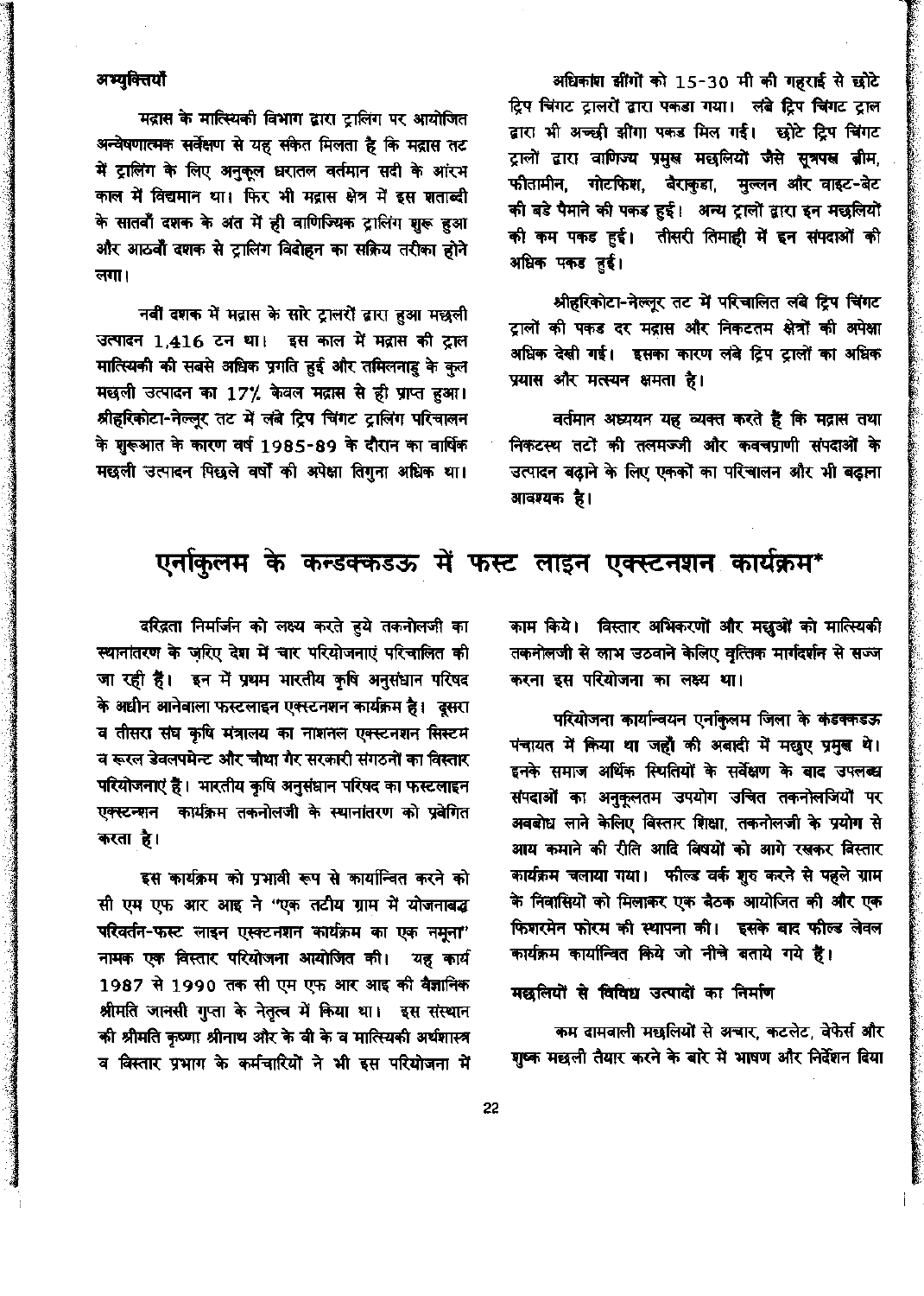केलिए आयोजित कार्यक्रम और चर्चा में 75 मछूए सक्रिय रूप से भाग लिए। मात्स्यिकी अनुसंधान में होनेवाली विकास और तकनोलजी के स्थानांतरण केलिए सी एम एफ एफ आर आइ द्वारा किये जानेवाला कार्य समझाने केलिए एक सेमिनार आयोजित विस्तार कार्यक्रमों के असर आयोजित किया। समझाने केलिये किया गया अध्ययन ने व्यक्त किया कि मात्स्यिकी संबधी नई तकनोलजी समझाने में ये कार्यक्रम बहुत ही सफल हुये है और इसलिए ही इसे स्वीकार करने केलिए मछुओं को बड़ा तात्पर्य है।

\*श्रीमती जान्सी गुप्ता और श्रीमती कृष्णा श्रीनाथ, वैज्ञानिक सी एम एफ आर आइ. कोची।

गया। मत्स्यन कम होनेवाले महीनों पर झींगा बीज संकलन, झींगा खेती, उद्यान कृषि आदि करने केलिए प्रशिक्षण दिया। झींगा बीज संकलन पर दिया गया प्रशिक्षण लोगों के बीच बहुत रुचि पैदा की। सींगा संवर्धन पर आयोजित क्लास व नारक्कल के डेमोन्स्ट्रेशन फार्म दिखाने केलिये आयोजित फील्ड ट्रिप भी बहुत ही उपयोगी साबित की। पश्च जलों की जो छोटी नालियां अनुपयोगी पडी है। उन में झींगा संवर्धन करने केलिए दिया गया निर्देशन भी लोगों का उदबोधन करने में पर्याप्त था। सी एम एफ आर आइ द्वारा विकसित लघु झींगा बीज स्फुटनशाला पर दिया गया निर्देशन सुनकर बहुत से लोग इस प्रकार की योजना के कार्यान्वयन केलिए आगे आये। विविध विकासात्मक अभिकरणों से मछुओं को मिलाने

## उत्तर तमिलनाडु के कूडल्लूर, पषयार और कावेरिपट्टणम से तारली की भारी पकड\*

*वलै और तद्टकावाला वलै* का भी उपयोग यानों के ज़रिए किया था। कूडल्लूर और पषयार के मात्स्यिकी बंदरगाहों में इड़ा-वलै के ज़रिए 1989-90 के दौरान भारी मात्रा में तारली की पकड हुई थी। मई-जून के दौरान 110-114 मि मी की तरुण तारली अधिक थी तो सितंबर में 165-169 मि मी की बडी तारली मिली थी। बाकी महीनों में मिली तारली 140-159 मि मी आकार की थी।

यद्यपि तारली अधिक मात्रा में यहाँ से पकडी गई तथापि मछुओं को इस से कम फायदा हुआ था क्योंकि तमिलनाडु में तारली पसंद की मीन न होने के कारण दाम बहुत कम मिला था। सिर्फ बड़ी तारलियों का विपणन बाहर के मार्केटों में किया था, बाकी फाक्टरीवालों को सुखाकर बेचा गया था।

हाल के वर्षों में तमिलनाडु के समुद्र से शोषित करनेवाली प्रमुख मात्स्यिकी संपदा है, सारडिनेल्ला लोगिसेप्स जाति की भारतीय तारली। पिछले पाँच वर्षों के दौरान तारली की पकड में विचारणीय वृद्धि हुई है। वर्ष 1985 को यहाँ से मिली वार्षिक पकड 4.270 टन थी तो 1990 तक आते आते यह 37,751 टन हो गई। वर्ष 1990 के औंकडों के अनुसार कुल पकड का 11.8% तारली थी। पकड का अधिकांश भाग चेंगलपेट, साऊथ आरकोट जिला से प्राप्त हुआ था। रिपोर्टों के अनुसार तारली की पकड का प्रमुख भाग तमिलनाडु के उत्तरी जिलाओं से प्राप्त हुआ था। यह इस प्रांत के कुल तारली उत्पादन का 60% आंका गया है।

तारलियों को पकडने केलिए सब से अनुयोज्य जाल बैग-नेट (इडा-वलै) देखा गया था। इसके अतिरिक्त कावाला

\*सी एम एफ आर आइ मद्रास अनुसंधान केन्द्र के पी. के. महादेवन पिल्लै सी एम एफ आर आइ कूडल्लूर क्षेत्र केन्द्र के एम. राधाकृष्णन और एम. मणिवासगम की रिपोर्ट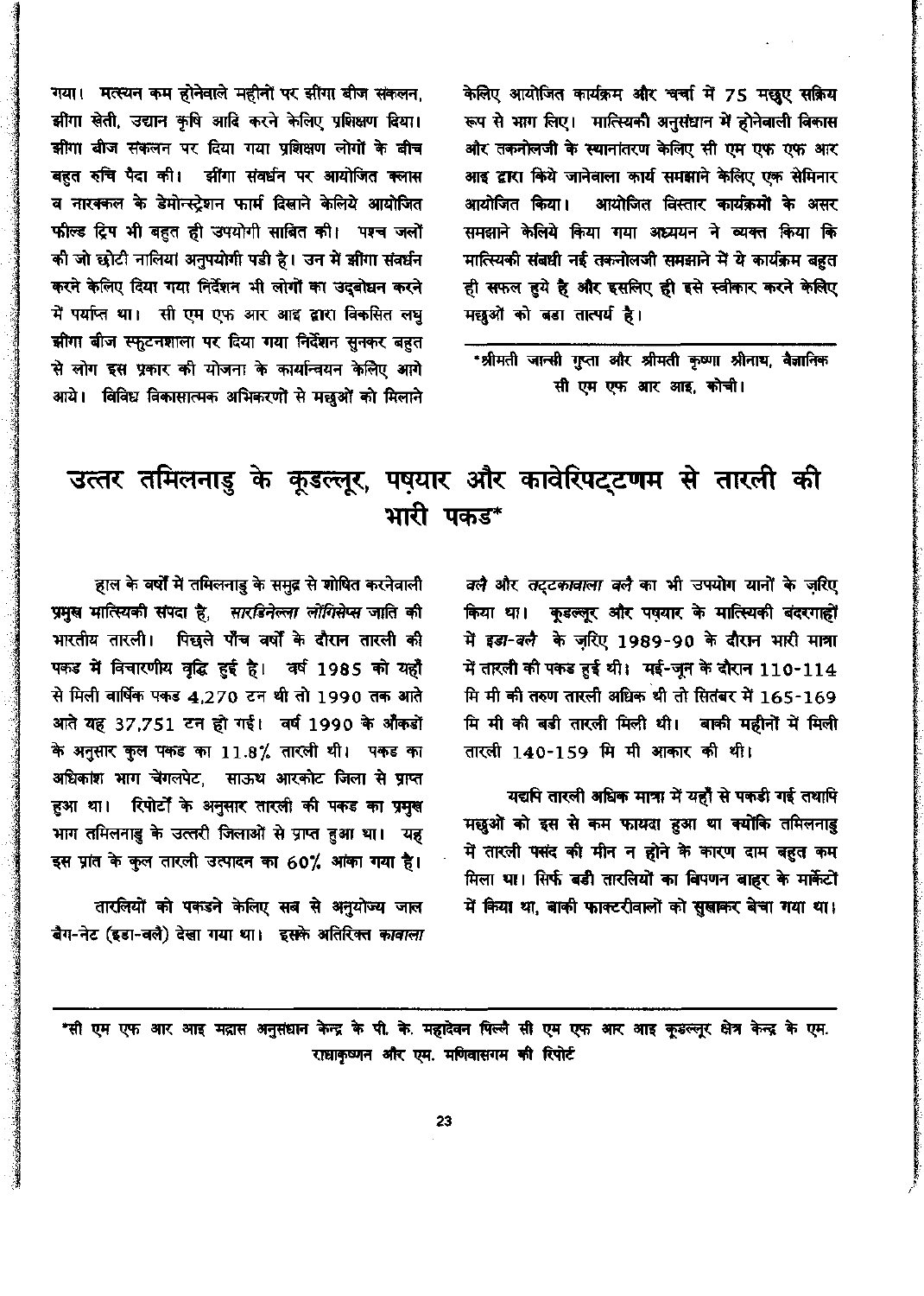## विशाखपट्टणम से हुक एंड लाइन द्वारा वैहू (Wahoo) *एकांतोसिबियम* सोलंड़ी का प्राप्ति वृत्तान्त\*

विशाखपट्टणम के लौसन्स उपसागर से हुक एंड लाइन द्वारा एकांतोसिबियम सोलंड्री की पकड की पहली रिपोर्ट फरवरी, 1988 को मिली। इसके बाद और भी नमूनों को प्राप्त किया जिनमें से सबसे छोटे नमने को लेकर इसकी विशेषता नोट कर ली गई है। इसकी लंबाई 99.5 से मी और भार 5.6 कि ग्रा था। इसके गणनीय और आकृतिमान लक्षण का निरीक्षण किया गया।

इस नमूने में लनीनिकस वंश के परजीव कॉपीपोड का उत्पीडन देखा गया। कॉपीपोड को प्रमुख रूप से अंसीय (Pectoral) भाग के पीछे अधरपार्श्व (Ventro lateral) भाग में देखा था। शरीर के अन्य भागों में भी इस परजीव का उत्पीडन था।

लॉसन्स उपसागर में सभी गिअरों द्वारा किए जानेवाले वार्षिक अवतरण का 22.5% सीर फिश है। इनमें स्कोम्बेरोमारस गटेटस और एस. कमेर्सन वो प्रमुख जातियाँ हैं। *एस. कोरिआनस* को हुक एंड लाइन द्वारा बहुत कम पकड़ा जाता है और एस. लिनिओलैटस अन्य गिअरों में विरल रूप से फंस जाता है। ए. सोलंड़ी को परि-उष्णकटिबंधीय (Circum-tropical) समुद्र में प्रचुर मात्रा में दिखाई पडता है। राऊ ने 1960 में पसफिक महा समुद्र में वैद्व का वितरण पाटर्न के बारे में उद्यतन विवरण प्रस्तुत किया था।

अक्तूबर 1982 के दौरान कारवार तटों से भी इसकी उपस्थिति के बारे में दुलकड आदि ने रिपोर्ट की है। एक मध्य वेलापवर्ती महा समुद्रीय जाति होने पर भी ए. सोलंड्री को कहीं भी मात्स्यिकी में शामिल नहीं किया है। लेकिन कोल्लटे और नाअन (1983) ने रिपोर्ट की है कि पसफिक और अट्रलान्टिक महासमुद्रों से वर्ष में 58-218 टन वैह की पकड़ होती है। यह भी रिपोर्ट किया गया है कि लंबी डोर मात्स्यिकी में वैह का अवतरण उप-पकड (by-catch) के रूप में होने पर भी पसफिक, अट्लांडिक और भारतीय महासमुद्र के उष्णकटिबंधीय और उपोष्ण जल में इसका वितरण अधिक रूप से दिखाया जाता है। अतः भूमध्यरेखीय इंडो-पसफिक समुद्र में यह जाति भारी रूप से फैली हुई है।

अक्तूबर-मार्च के दौरान आंध्रा के उत्तर तट, दक्षिण केरल और कर्नाटक तट में ए. सोलंड्री की उपस्थिति की रिपोर्ट की गई है। इस समय बंगाल उपसागर की ओर पृष्ठीय धारा (Surface current) अधिक है और इस धारा के साथ वैह भी बंगाल उप सागर की ओर प्रवास करते हुए भारत के पूर्व और दक्षिण पश्चिम तटों में प्रवेश करता है।

\*के. विजयकुमार और एस. चन्द्रशेखर, सी एम एफ आर आइ का विशाखपट्टणम अनुसंघान केंद्र

### तमिलनाडु के नागपटि्टनम में धैंसा गया स्पेर्म तिमि\*

पहचाना गया इसकी जाति थी फै*सेटर माक्रोसेफालस* लिन्सेस। लंबाई थी 3.71 मी और भार 700 कि ग्राम था। लंबाई के अनुसार इसकी आय 3 महीने अनुमानित की गई।

दूसरी तिमि को मरी स्थिति में 18 जनवरी को नागपटि्टनम के विषुतमवाडी से मिला। यह भी बच्ची स्पेर्म तिमि थी। लंबाई 9.7 मी और भार 5 टन था। इसकी अनुमानित आय थी 5 वर्ष। रिपोर्ट के अनुसार तिमियाँ धैंसने का स्थान उत्तरी तट और समय नवंबर और दिसंबर के महीने हैं क्यों कि इस समय में उत्तर पूर्वी मन्सून और हवा के कारण समुद्र प्र<mark>क्षुक्</mark>ध रहता है।

भारतीय महासमुद्र में स्पेर्म तिमि को अरेब्यन समुद्र के 20°N और 50° व 80°E के बीच केन्द्रीकृत देखा गया है। पर तिमि के सम्बंध में उपलब्ध रिपोर्ट उनकी उपस्थिति के बारे में नहीं बल्कि उनके धैंस जाने के सम्बन्ध में है। हाल ही में तमिलनाडु के नागपटि्टनम से इस प्रकार की एक रिपोर्ट मिली है जिसके अनुसार 2 स्पेर्म तिमि यहाँ धैस गई हैं। दिसंबर 18 को नागपटि्टणम के मछुए एक अधमरा तिमि को तट पर घसीटकर लाए जिसकी 5 घटे के बाद मृत्यु हुई।

बाह्य लक्षणों के अनुसार इसको बच्ची स्पेर्म तिमि

"प्रतिवेदक : सी एम एफ आर आइ के मंडपम क्षेत्रीय केंद्र के पी. नम्मलवार, एस. कृष्णपिल्लै और एम. बदरुदुदीन, नागपदि्टनम फील्ड सेन्टर के श्री वी. तानापति, आर. सोमु और वी. शिवस्वामी।